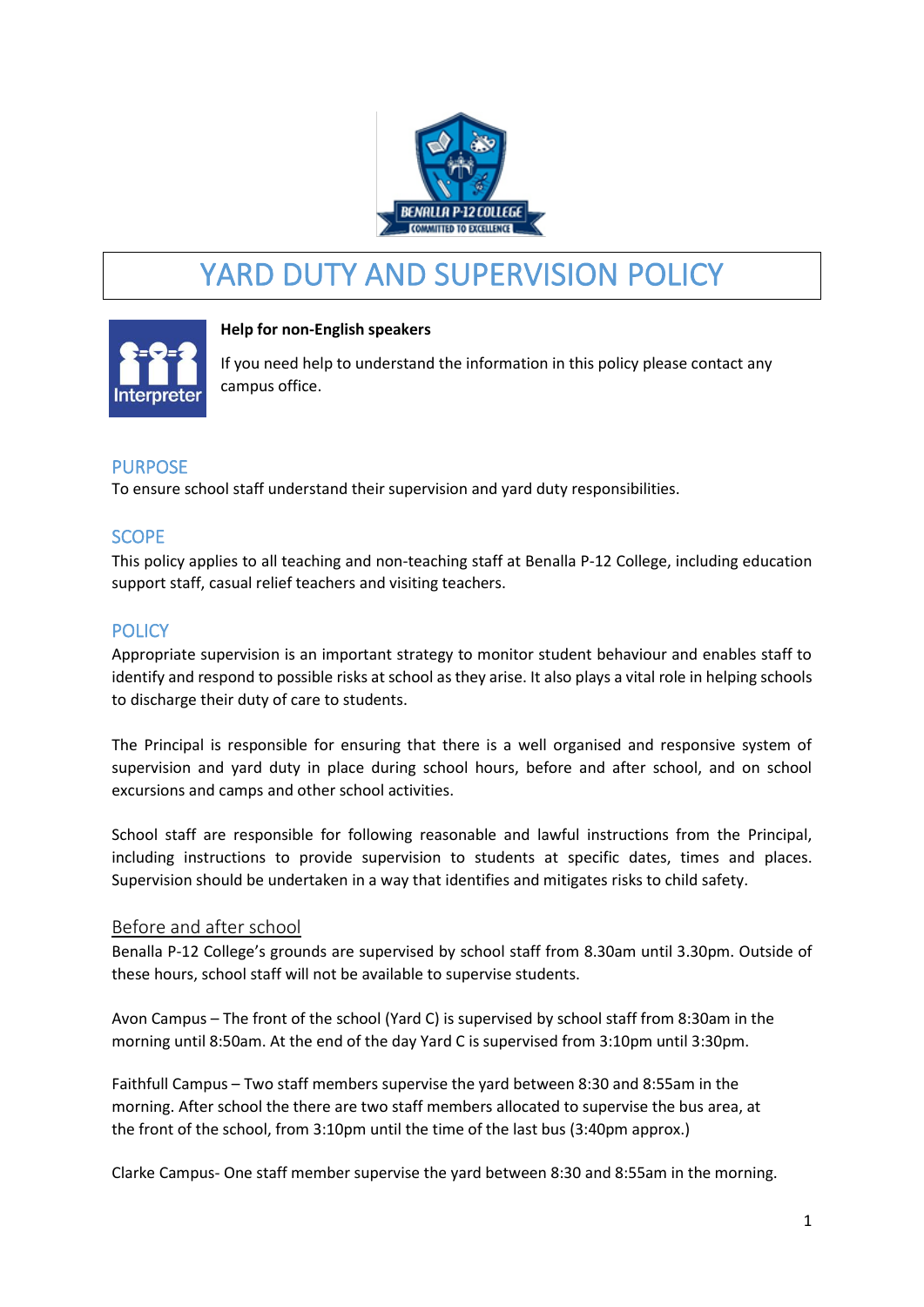After school there is one staff member allocated to supervise the bus area, at the front of the school, from 3:10pm until the time of the last bus (3:40pm approx.)

Waller Campus – Before school the yard is supervised by one staff member from 8:30am – 8:50am. After school the front of the yard (Zone 1) is supervised by one staff member from 3:10pm – 3:30pm.

Parents and carers will be advised through a notification on Compass or Dojo and regular reminders in our newsletter that they should not allow their children to attend Benalla P-12 College outside of these hours. Families will be encouraged to contact any campus office on (03)5761 2777 or refer to our website for more information about the before and after school care facilities available to our school community.

If a student arrives at school before supervision commences at the beginning of the day, the Principal or nominee staff member will, as soon as practicable, follow up with the parent/carer to:

- advise of the supervision arrangements before school
- request that the parent/carer make alternate arrangements.

If a student is not collected before supervision finishes at the end of the day, the Principal or nominee staff member will consider whether it is appropriate to:

- attempt to contact the parents/carers
- attempt to contact the emergency contacts
- place the student in an out of school hours care program (if available and the parent consents)
- contact Victoria Police and/or Child Protection to arrange for the supervision, care and protection of the student.

#### Yard duty

Teaching staff at Benalla P-12 College are expected to assist with yard duty supervision and will be included in the weekly roster.

The Campus Principal and TImetabler are responsible for preparing and communicating the yard duty roster on a regular basis. At Benalla P-12 College, school staff will be designated a specific yard duty area to supervise.

#### **Yard duty zones**

The designated yard duty areas for our school as at Term 2, 2022.

| Campus             | Zone   | Area                     |
|--------------------|--------|--------------------------|
| Avon<br>Appendix B | Area 1 | West side of school      |
|                    | Area 2 | East side of school      |
|                    | Area 3 | Front of school          |
| Waller             | Area 1 | North side of the school |
| Appendix C         | Area 2 | South side of the school |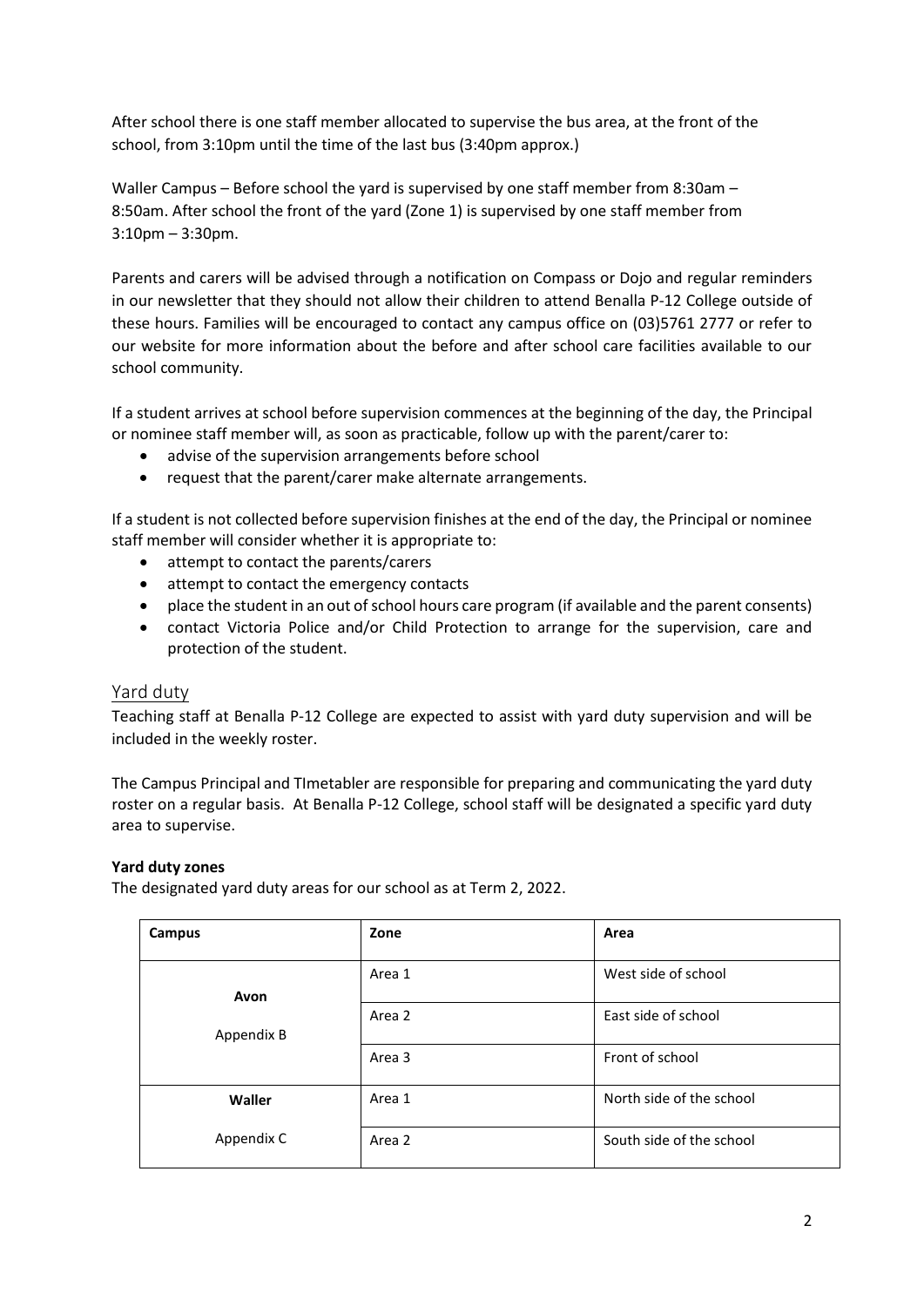|            | Area 1 |                |
|------------|--------|----------------|
|            | Area 2 |                |
| Faithfull  |        |                |
|            | Area 3 |                |
| Clarke     |        | See Appendix A |
|            | Area 4 |                |
| Appendix A |        |                |
|            | Area 5 |                |
|            | Area 6 |                |
|            |        |                |

#### **Yard duty equipment**

School staff must:

- wear a provided safety/hi-vis vest whilst on yard duty
- carry the yard duty first aid bag at all times during supervision
- be familiar with student health and safety information stored with yard duty equipment

Yard duty equipment, such as high vis vest, walkie talkie, first aid and health and safety information is kept:

Avon Campus – First aid room Waller Campus – Staffroom and ¾ hub Faithfull Campus – Front office photocopy room Clarke Campus –

Yard duty equipment must be returned after the period of supervision or handed to the relieving staff member.

#### **Yard duty responsibilities**

Staff who are rostered for yard duty must remain in the designated area until they are replaced by a relieving staff member.

During yard duty, supervising school staff must:

- methodically move around the designated zone ensuring active supervision of all students
- where safe to do so, approach any unknown visitor who is observed on school grounds without a clear legitimate purpose, and ensure they have a visitor pass and have signed in (excluding drop off and collection periods)
- ensure students remain in their designated year level zones
- be alert and vigilant
- intervene immediately if potentially dangerous or inappropriate behaviour is observed in the yard
- enforce behavioural standards and implement appropriate consequences for breaches of safety rules
- ensure that students who require first aid assistance receive it as soon as practicable
- log any incidents or near misses as appropriate in Compass.

If being relieved of their yard duty shift by another staff member (for example, where the shift is 'split' into 2 consecutive time periods), the staff member must ensure that a brief but adequate verbal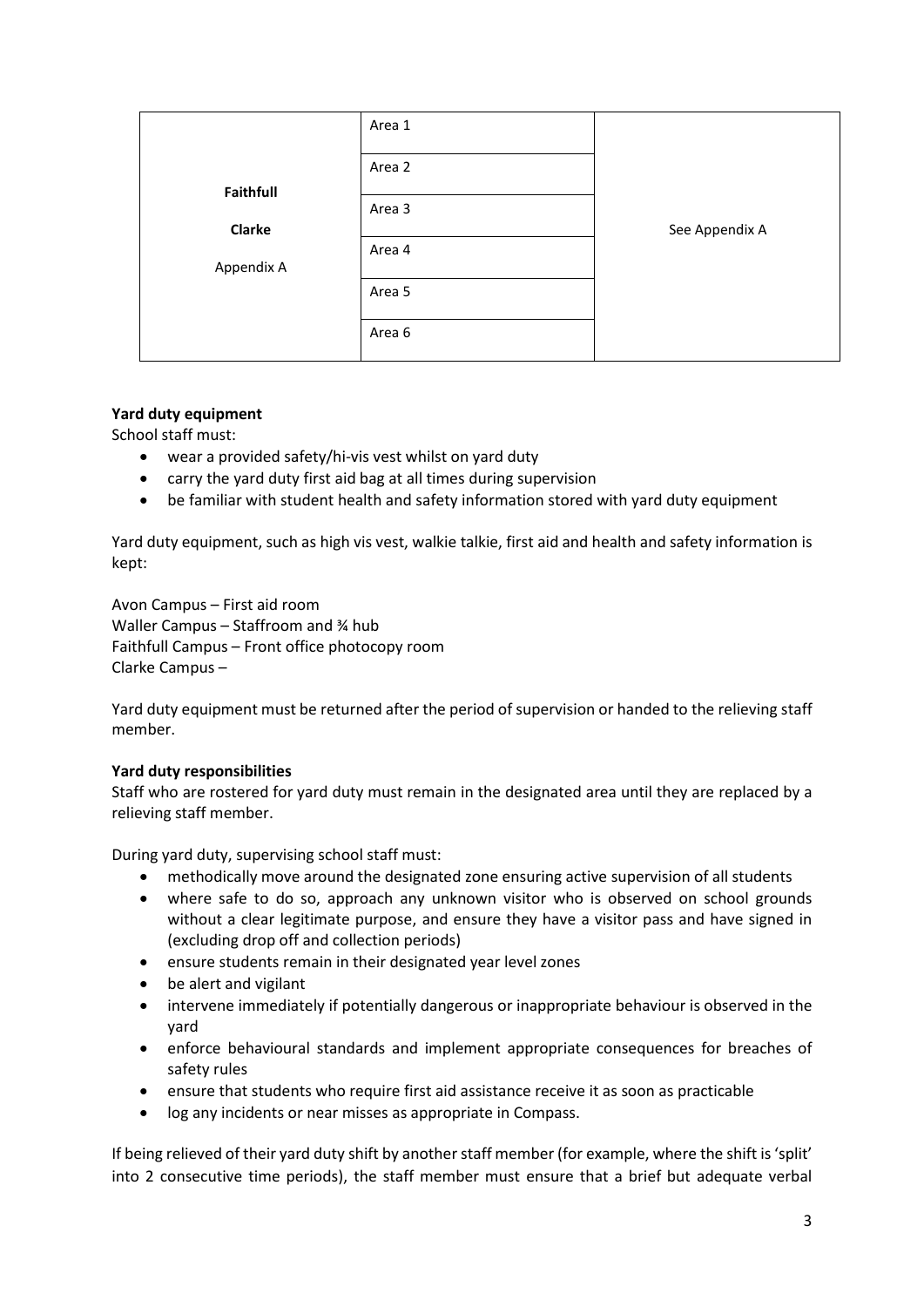'handover' is given to the relieving staff member in relation to any issues which may have arisen during the first shift.

If the supervising staff member is unable to conduct yard duty at the designated time, they should contact the Timetabler/Assistant Principal with as much notice as possible prior to the relevant yard duty shift to ensure that alternative arrangements are made.

If the supervising staff member needs to leave yard duty during the allocated time, they should contact the Timetabler/Assistant Principal but should not leave the designated area until the relieving staff member has arrived in the designated area.

If the relieving staff member does not arrive for yard duty, the staff member currently on duty should contact the office and not leave the designated area until a relieving staff member has arrived.

Students will be encouraged to speak to the supervising yard duty staff member if they require assistance during recess or lunchtime.

#### Classroom

The classroom teacher is responsible for the supervision of all students in their care during class.

If a teacher needs to leave the classroom unattended at any time during a lesson, they should first contact the Campus Principal or front office for assistance. The teacher should then wait until a replacement staff member has arrived at the classroom before leaving.

#### School activities, camps and excursions

The Principal and leadership team are responsible for ensuring that students are appropriately supervised during all school activities, camps and excursions, including when external providers are engaged to conduct part or all of the activity. Appropriate supervision will be planned for school activities, camps and excursions on an individual basis, depending on the activities to be undertaken and the level of potential risk involved, and will follow the supervision requirements in the Department of Education and Training [Excursions Policy.](https://www2.education.vic.gov.au/pal/excursions/policy)

#### Digital devices and virtual classroom

Benalla P-12 College follows the Department's [Cybersafety and Responsible Use of Technologies Policy](https://www2.education.vic.gov.au/pal/cybersafety/policy) with respect to supervision of students using digital devices.

Benalla P-12 College will also ensure appropriate supervision of students participating in remote and flexible learning environments while on school site. In these cases, students will be supervised in a designated area by school staff.

While parents are responsible for the appropriate supervision of students accessing virtual classrooms from home:

- student attendance will be monitored every lesson for secondary students and twice daily for primary students.
- any wellbeing or safety concerns for the student will be managed in accordance with our usual processes – refer to our Student Wellbeing and Engagement Policy and our Child Safety Responding and Reporting Policy and Procedures for further information.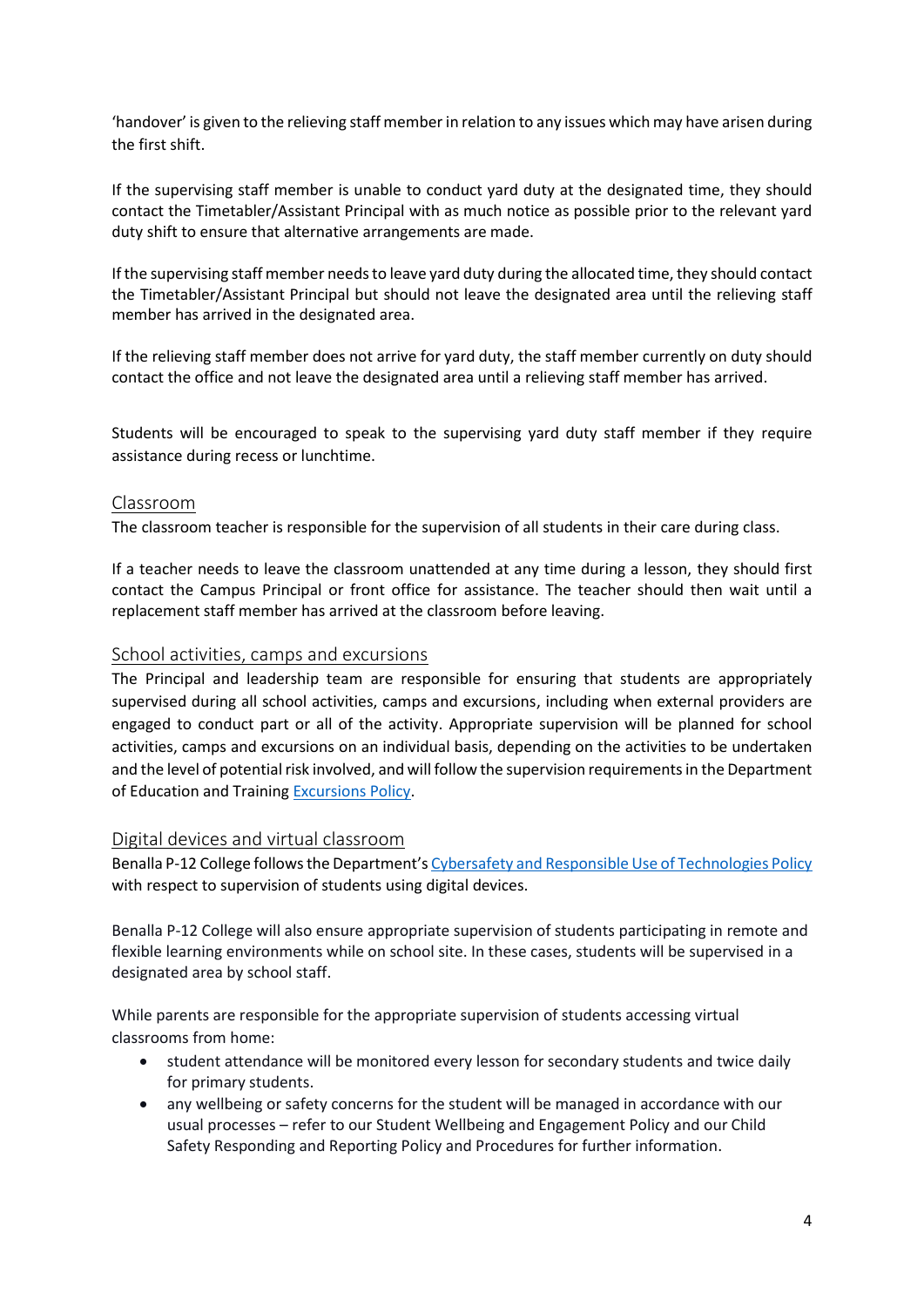# Students requiring additional supervision support

Sometimes students will require additional supervision, such as students with disability or other additional needs. In these cases, the Principal or delegate will ensure arrangements are made to roster additional staff as required. This may include on yard duty, in the classroom or during school activities.

### Workplace learning programs

When students are participating in workplace learning programs, such as work experience, schoolbased apprenticeships and traineeships, and structured workplace learning, the safety and welfare of the student is paramount. Organising staff are required to follow all applicable Department of Education and Training policies and guidelines in relation to off-site learning, including policy and guidelines on the safety and wellbeing of students. Refer to:

- [Structure Workplace Learning](https://www2.education.vic.gov.au/pal/structured-workplace-learning/policy)
- [School Based Apprenticeships and Traineeships](https://www2.education.vic.gov.au/pal/school-based-apprenticeships-and-traineeships/policy)
- [Work Experience](https://www2.education.vic.gov.au/pal/work-experience/policy)
- [School Community Work](https://www2.education.vic.gov.au/pal/school-community-work/policy)

#### Independent Study

Year 12 students may have some periods each week allocated to study. This will be timetabled as a formal 'private study' where teacher supervision and support will be provided, and attendance will be recorded by the supervising teacher. Students will not be permitted to leave school grounds during these sessions.

#### Supervision of student in emergency operating environments

In emergency circumstances our school will follow our Emergency Management Plan, including with respect to supervision.

In the event of any mandatory period of remote or flexible learning our School will follow the operations guidance issued by the Department.

#### Other areas requiring supervision

Student toilet access during class time.

Faithfull Campus – students must have their own diary signed by their classroom teacher to be able to leave class and access the toilets during class time.

Clarke Street Campus – students accessing toilets during class time must seek teacher permission first and wear the 'Toilet Pass' lanyard. Students should travel to and from the toilets via the main hallway.

Waller Street Campus – students must seek teacher permission and carry a pass with them to and from the toilet

Avon Street Campus – students must seek teacher permission and carry a pass with them to and from the toilet.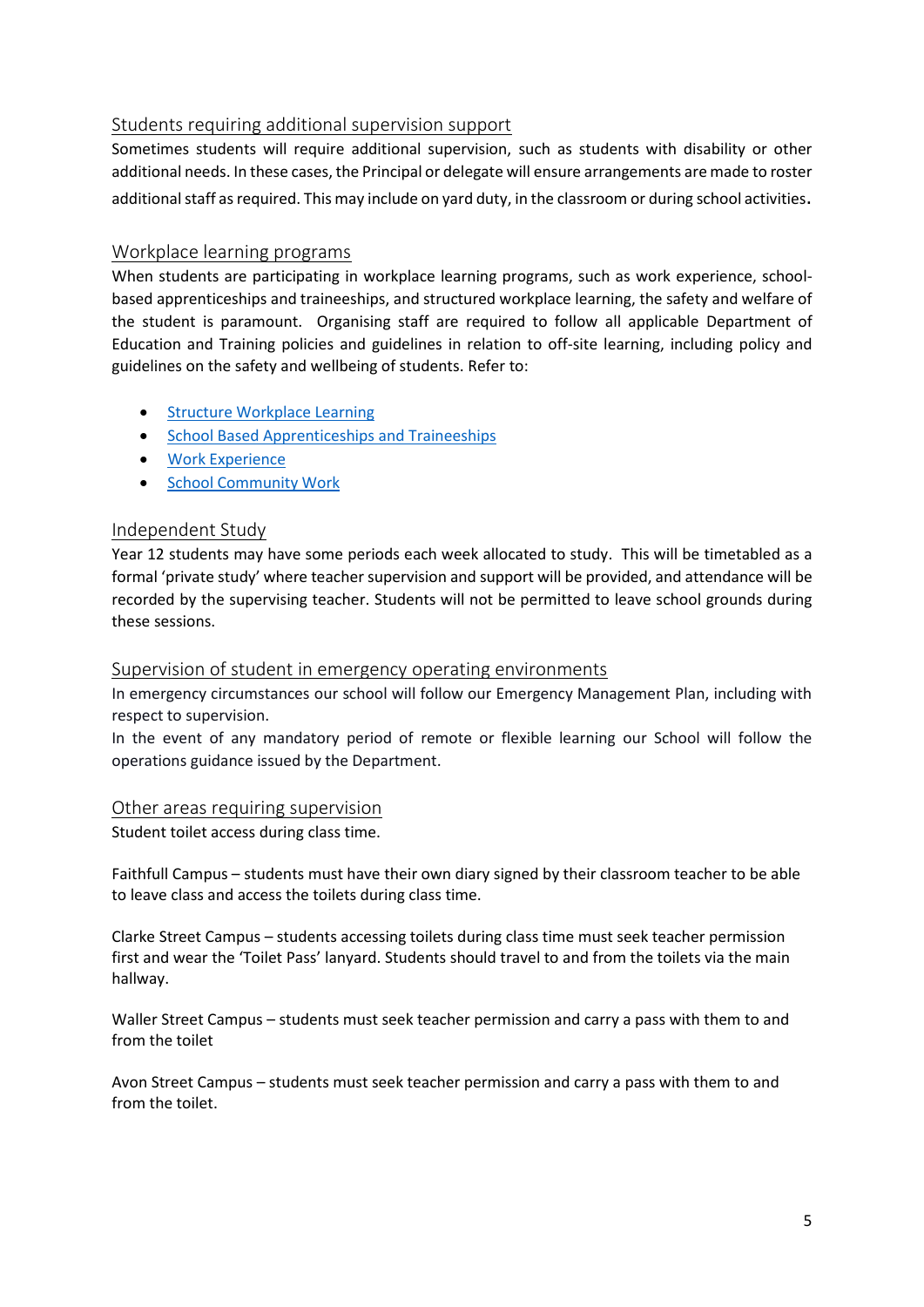# **COMMUNICATION**

This policy will be communicated to our school community in the following ways:

- Included in staff induction processes
- Discussed at staff briefings or meetings, as required
- Included in our staff handbook
- Included as a reference in our school newsletter each term
- Made available in hard copy from school administration upon request

Information for parents and students on supervision before and after school is available on our school website and parent reminders are sent at the beginning of each term in our school newsletter.

# FURTHER INFORMATION AND RESOURCES

- the Department's Policy and Advisory Library (PAL):
	- [Child Safe Standards](https://www2.education.vic.gov.au/pal/child-safe-standards/policy)
	- [Cybersafety and Responsible Use of Technologies](https://www2.education.vic.gov.au/pal/cybersafety/policy)
	- [Duty of Care](https://www2.education.vic.gov.au/pal/duty-of-care/policy)
	- [Excursions](https://www2.education.vic.gov.au/pal/excursions/policy)
	- [School Based Apprenticeships and Traineeships](https://www2.education.vic.gov.au/pal/school-based-apprenticeships-and-traineeships/policy)
	- [School Community Work](https://www2.education.vic.gov.au/pal/school-community-work/policy)
	- [Structured Workplace Learning](https://www2.education.vic.gov.au/pal/structured-workplace-learning/policy)
	- [Supervision of Students](https://www2.education.vic.gov.au/pal/supervision-students/policy)
	- [Visitors in Schools](https://www2.education.vic.gov.au/pal/visitors/policy)
	- [Work Experience](https://www2.education.vic.gov.au/pal/work-experience/policy)

# POLICY REVIEW AND APPROVAL

| Policy last reviewed       | June 2022 |
|----------------------------|-----------|
| Approved by                | Principal |
| Next scheduled review date | June 2024 |

This policy will also be updated if significant changes are made to school grounds that require a revision of Benalla P-12 College's yard duty and supervision arrangements.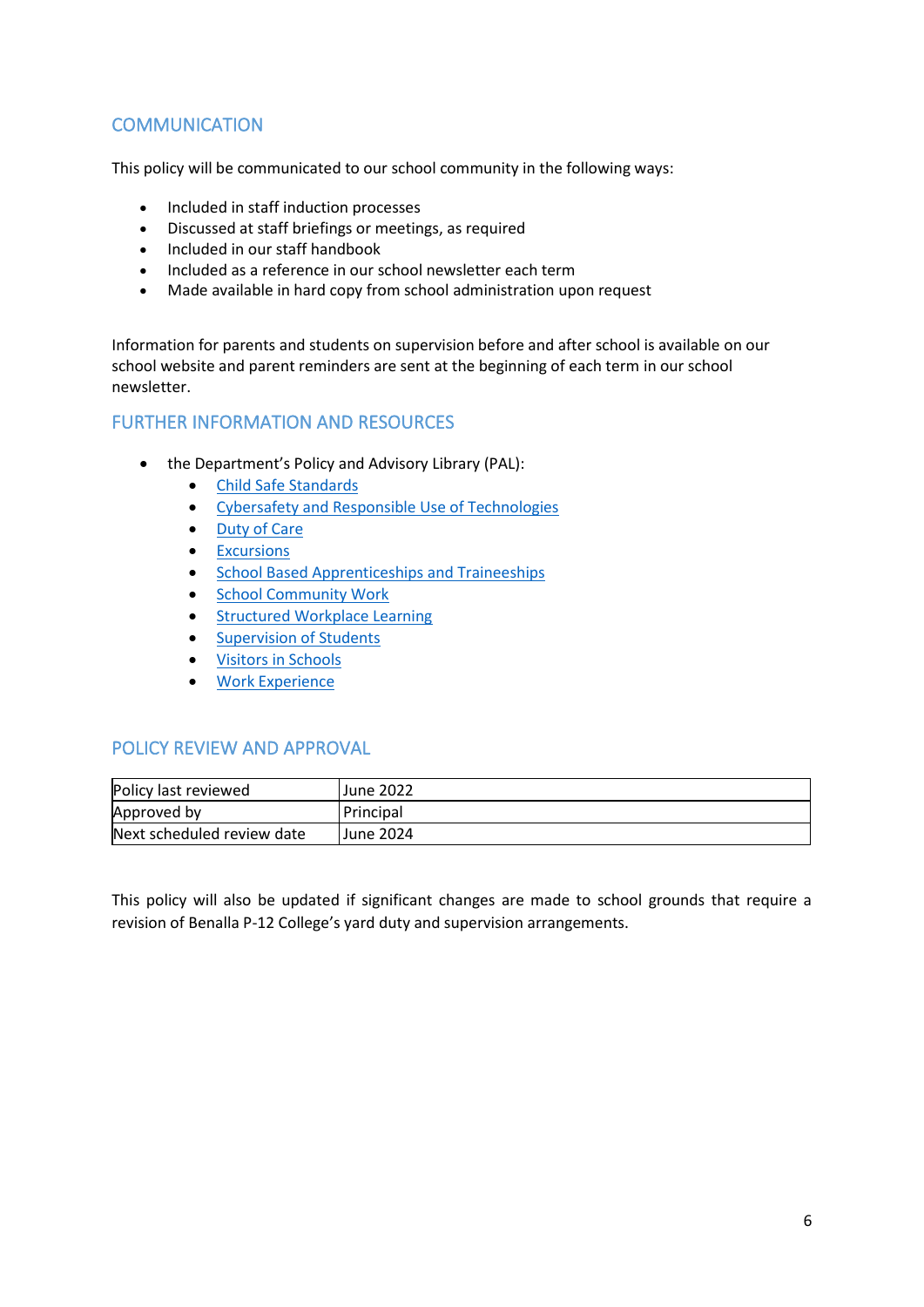

**Appendix A – Faithfull and Clarke Campus Yard Duty Zones**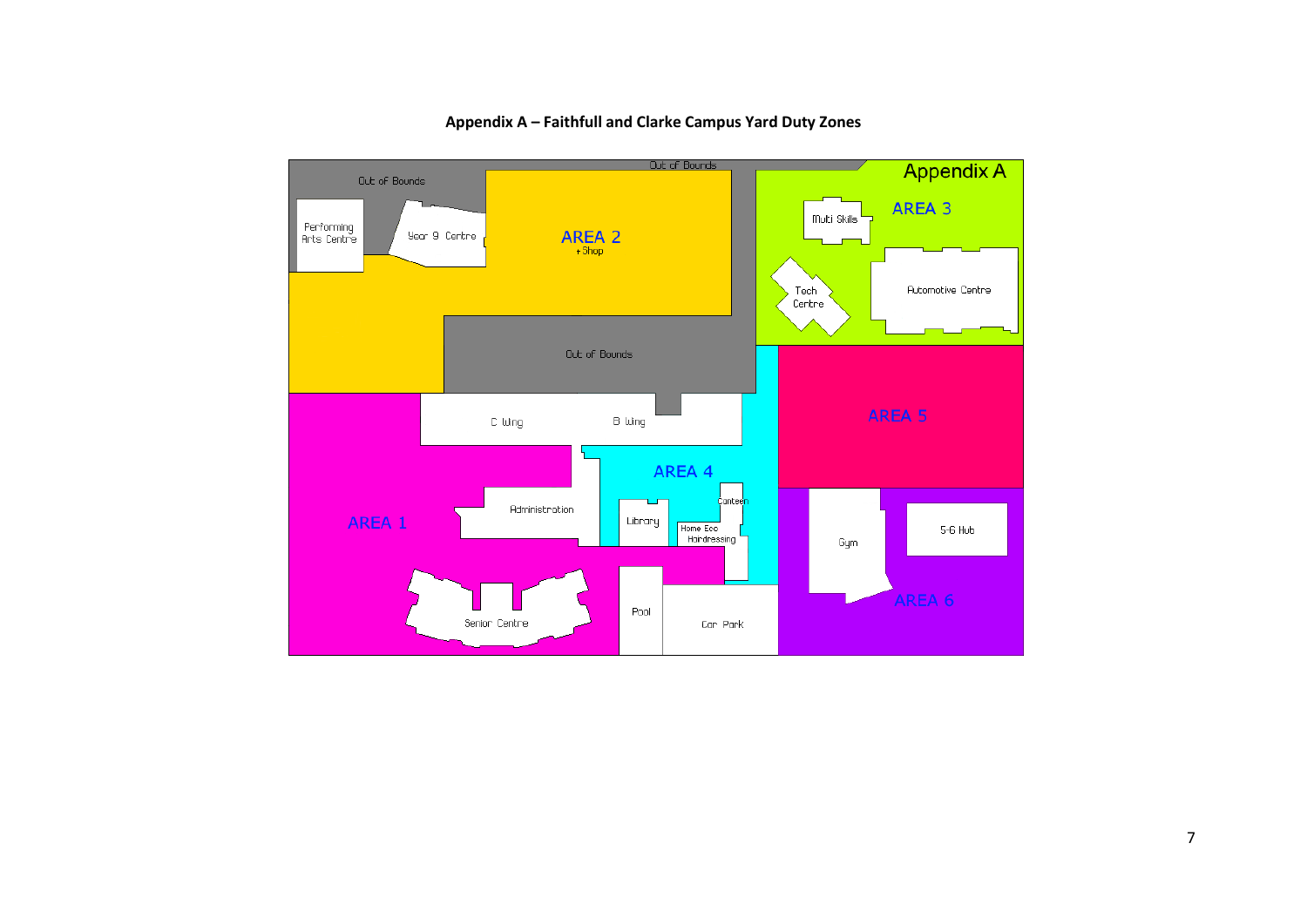

**Appendix B – Avon Campus Yard Duty Zones**